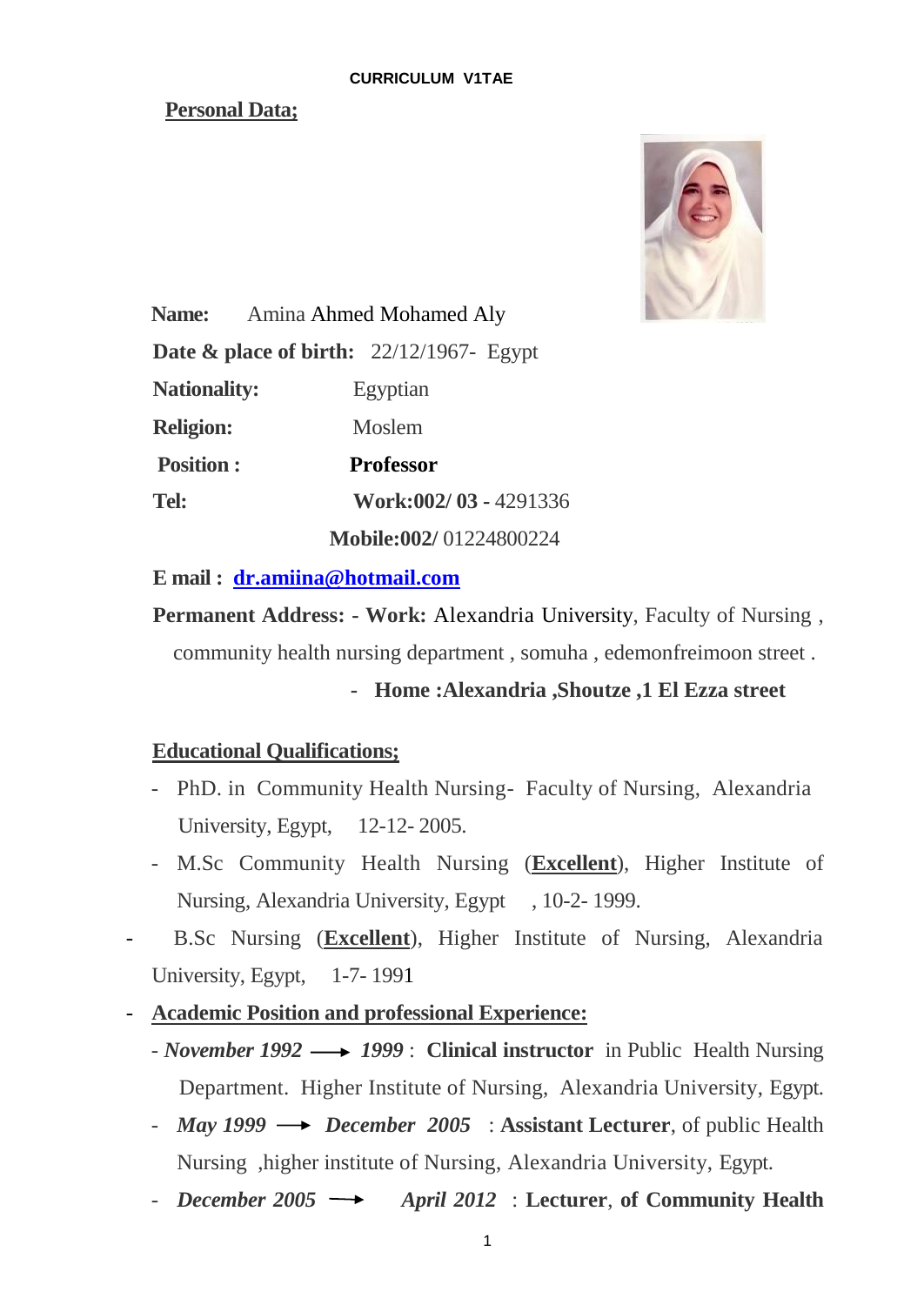**Nursing** . Faculty of Nursing, Alexandria University, Egypt.

- *April (28-4-2013 ) Till Augest 2013*: *Faculty coordinator* of faculty of nursing Matroh branch , Alexandria University.
- *April (28-4-2012 ) 26-2-2019 Assistant Professor*, in Community Health Nursing ,faculty of Nursing, Alexandria University.
- *August( 2-8-2015)**6-11- 2017 Head of Community Health Nursing department* , faculty of Nursing, Alexandria University

-*February (27-2-2019 ) Till now 2019*: *Professor,* in Community Health Nursing ,faculty of Nursing, Alexandria University.

## **Computer skills:**

-Completed the International Computer Driving License courses (ICDL) from information technology club , faculty of nursing university of Alexandria .

## **Language skills:**

Arabic : (native)

English : - international Toefel with total score: 523

 - Mid levels conversation with excellent score ; 90% from AMIDEAST .Egypt ,2010.

### **ROFESSIONAL AND SCIENTIFIC ACTIVITIES:**

### **A-Research Projects**

• Participated as a data collector and qualitative researcher in the development of approaches to community based family planning out reach in Egypt. Assessment of Raedat Rifeat programs from 1994- 1995 funded by the national and international population council.

- Participated in training program for Africa Nurses about " Primary Health Care' in collaboration with NORD ( Norwegian Agency for development cooperation )and EFTCA ( Egyptian fund for technical cooperation with Africa ) and the Faculty of Nursing Alexandria University in 2000 and 2002.
- Participated as a facilitator in implementing the "Family Health Nurse" training program for nurses working at family health units/

2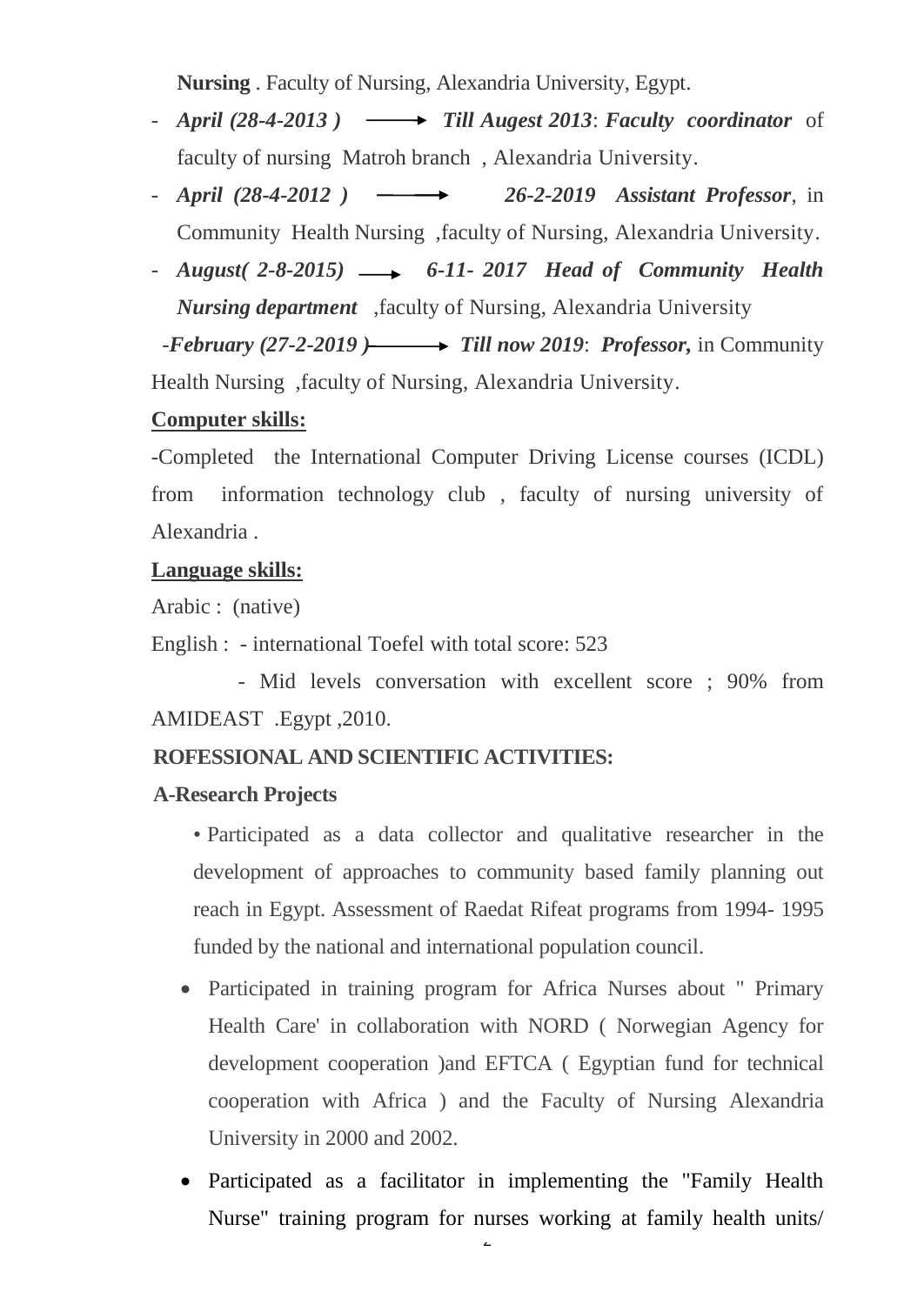centers affiliated to Ministry of Health and population as a joint collaboration between MOHP, Integrated Development Consultation (IDC), Faculty of Nursing Cairo University, Northern Ireland Center for health care development (NICARE) during the period from April to September 2006.

- Involved in independent monitoring of polio campaign in Egypt in National polio eradication program , in collaboration with WHO from 2002- 2008 .
- Participated in Curriculum Development of Secondary Nursing Schools as a part of Healthy mother/ healthy child Project and Competency based curriculum in 2000.
- Participated in planning Nursing School Curriculum Development for Essential Maternal and Child health care as a part of the Competency Based skills in Nursing Education for mothers and Neonate organized by the ministry of health and population, the faculty of Nursing and John Snow Inc. in Alexandria in 2009.
- Participated and organized the training program for African nurses from Gabon The development of Nursing Competence skills " in March 2007 in collaboration with Egyptian fund for technical cooperation with Africa and the Faculty of Nursing Alexandria University.
- Participated as a member in the implementation team in the Continuous Improvement and Accreditation project (CIQAP) at the Faculty of Nursing, Alexandria University in 2008 and till 2011.
- Participated as a facilitator in implementing the "Leadership Development program for nurses working at family health units/ centers affiliated to Ministry of Health and population in Aswan as a joint collaboration between MOHP, M S H (MSH) and U S A I D during the period from April to December 2011.
- Participated as a member in the implementation team in the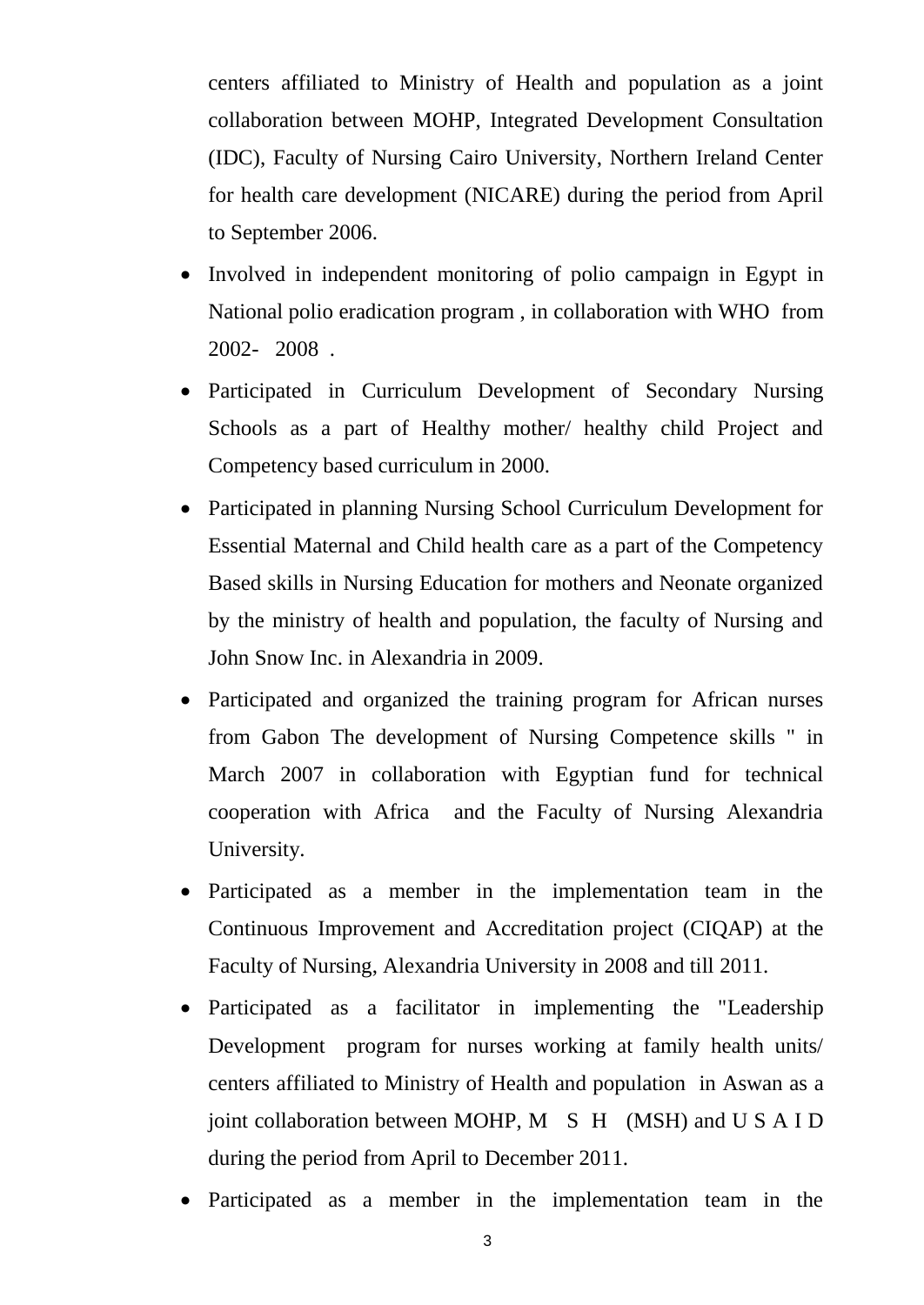Competitive excellence project of higher education institutions (CEPHEI) at the Faculty of Nursing, Alexandria University in 2013and till now.

#### **B- Development of Academic Education**

**•** *Undergraduate Educational activities at Faculty of Nursing Alexandria University:*

- Teaching of Introduction to Community Health Nursing to 3<sup>rd</sup> year students at Faculty of Nursing.2007, 2009, 2010till 2020---2021.

- Teaching of Community Health Nursing (theoretical and clinical) for  $4<sup>th</sup>$  year students at Faculty of Nursing, 2005

.2014-2015 ، 2016-2017 ،2017-2018، 2020-2021 till now.

- Teaching "Epidemiology " course for fourth year students at -

faculty of nursing 2009 – 2010 , 2012 .

- Plan & Organize the curriculum of community health nursing for second year under graduate students of technical institute of nursing 2006-2007 in Alex .

-Physical assessment (theory & practice) for second year undergraduate students at faculty of nursing Al-Ahliyya Amman university – Jordan -2007. -Maternity health nursing at faculty of nursing Israa university –Jordan. .2015-2014

-Primary health care for undergraduate students at faculty of nursing Israa university – 2014-2015 Jordan .

 -Communication skills for undergraduate students at faculty of nursing Israa university – 2014-2015 Jordan.

 - Community health nursing ( theory & practices )for undergraduate students at faculty of nursing Israa university – 2014-2015 Jordan .

# *Clinical practice :*

1-Plan and Supervision ,of different health education sessions, lectures at primary health care settings , schools , rural health centers &units and outpatients clinics during 2012-2013 to 2020-2021.

4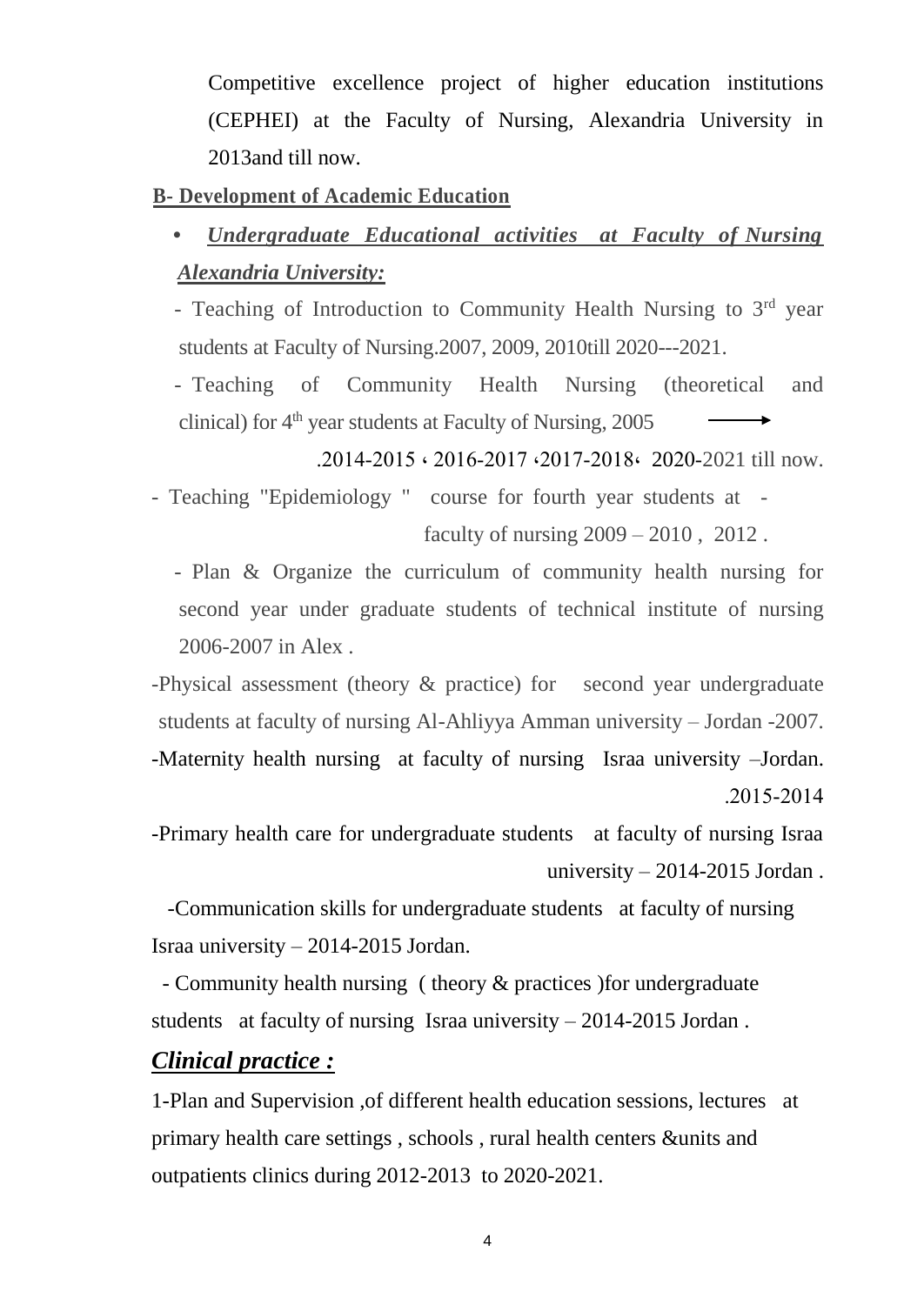2-Plan and Supervision of different health campaigns, surveys, screenings of chronic diseases at rural community from 2012-2013 till 2020-2021

## *Postgraduate Educational activities*

1-Clinical supervision and teaching the course of (Community Health Nursing II ) for Community Health Nursing master students from 2006 –till now 2020…2021 .

2- Teaching the Principles of health education course for master degree students 2011- 2012, 2014 .2019….till 2020.2021

3- Clinical supervision and teaching the course of (Community and family Health Nursing ) for Community Health Nursing master students at Faculty of Nursing , Suez Canal University , 2014.

4-Public Health Methods for doctorial students at High Institute of Public **.1**

health in Alexandria 2009 . 2011 , 2016-2017.

5- Health Promotion and Health Behavior for doctorial students at Faculty of Nursing University of Alexandria 2012 – till 2014.

6- Independent study for doctorial students at Faculty of Nursing University of Alexandria 2017 -2018.

7- Seminar in community health nursing for doctorial students at Faculty of Nursing University of Alexandria 2017 – till 2019.

8- Health education for Master degree students at Faculty of Nursing University of Alexandria 2012 – till 2016. 2019- till 2021….

9- Epidemiology for diploma students at Faculty of Nursing University of Alexandria 2017 –2018.

## **Professional Organization Membership:**

1-Egyptian Nurses Association

2- League of the High Institutes of Nursing Graduates, Alexandria , Egypt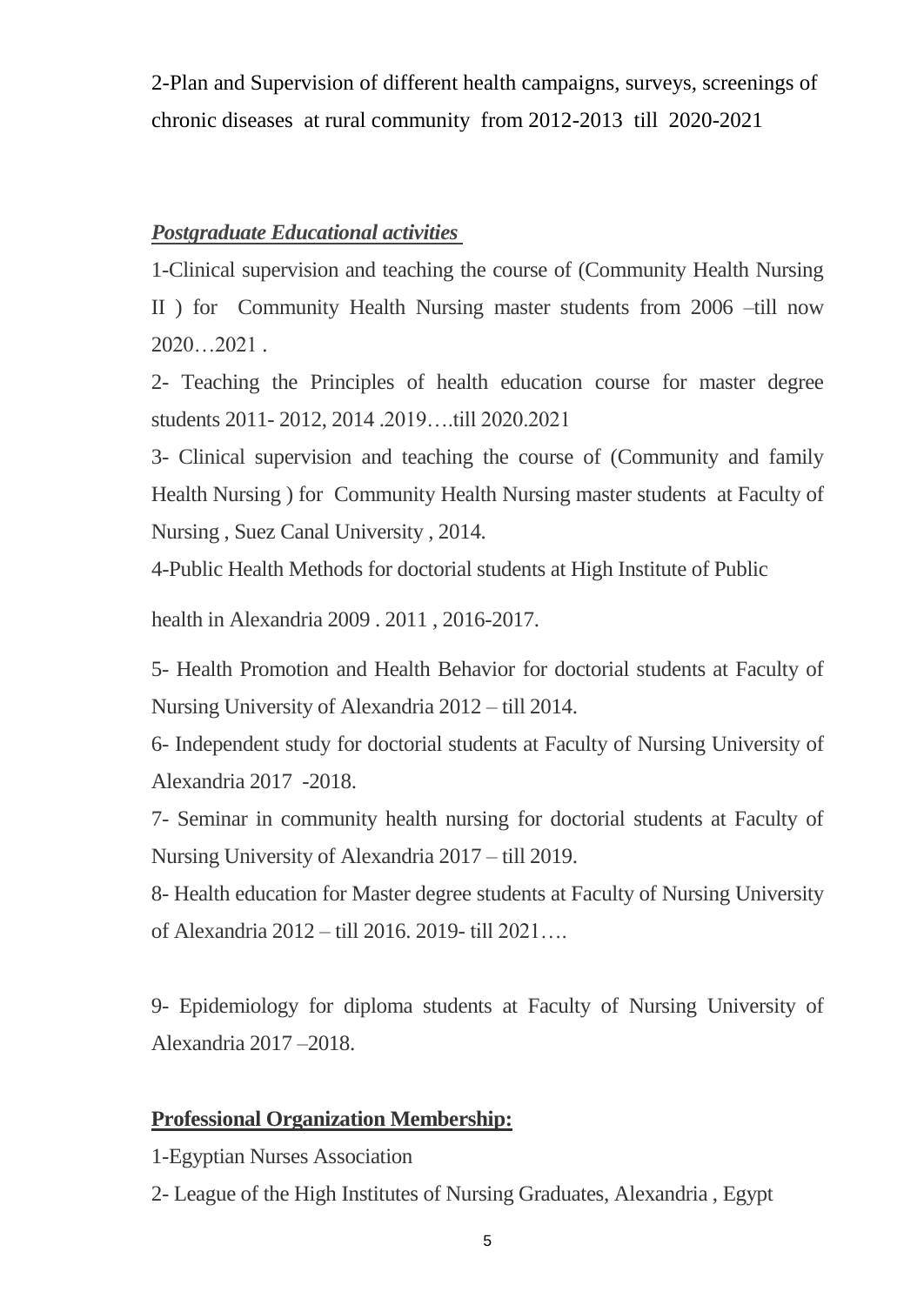3-Alexandria patient Safety Alliance (APSA).

4- Member ship of Egyptian Nutrition and Health Coaching Association.

### **Published Books**

Participated in compilation and writing the following scientific books:

- Participated with Faculty members of Community health nursing department in the preparation, revision and publication of University books for undergraduate nursing students of first , third and fourth academic year from 2006 till now -2019.

#### **Thesis Supervision;**

### **\* M.Sc thesis in :**

 1 - Perception of students enrolled at the theoretical faculties of Alexandria university regarding perconceptional risk factors 2006.

2- Quality of life of women diagnosed with breast cancer , 2009.

3- Quality of life of type 2diabetic patients attending family medicine outpatients clinic of Suez canal university hospitals in Ismailia city , 2016.

4-Assessment of occupational risk factors among workers at textile factories in Ismailia city , 2016.

5- Prevalence and Determinants of Health Problems Among Workers In El Behera Textile Companies, 2018.

5- Assessment of overweight and obesity among preschool children at nursery schools in Alexandria . 2019.

### \***PHD thesis in**:

 1- Impact of a guideline application on the prevention of occupational overuse syndrome for computer users 2007.

 2- The effect of utilization of nursing intervention on juvenile delinquents resident in correctional institution in Alexandria.2009.

 3-The prevelance of overweight &obesity among primary school students at north Jordan 2014.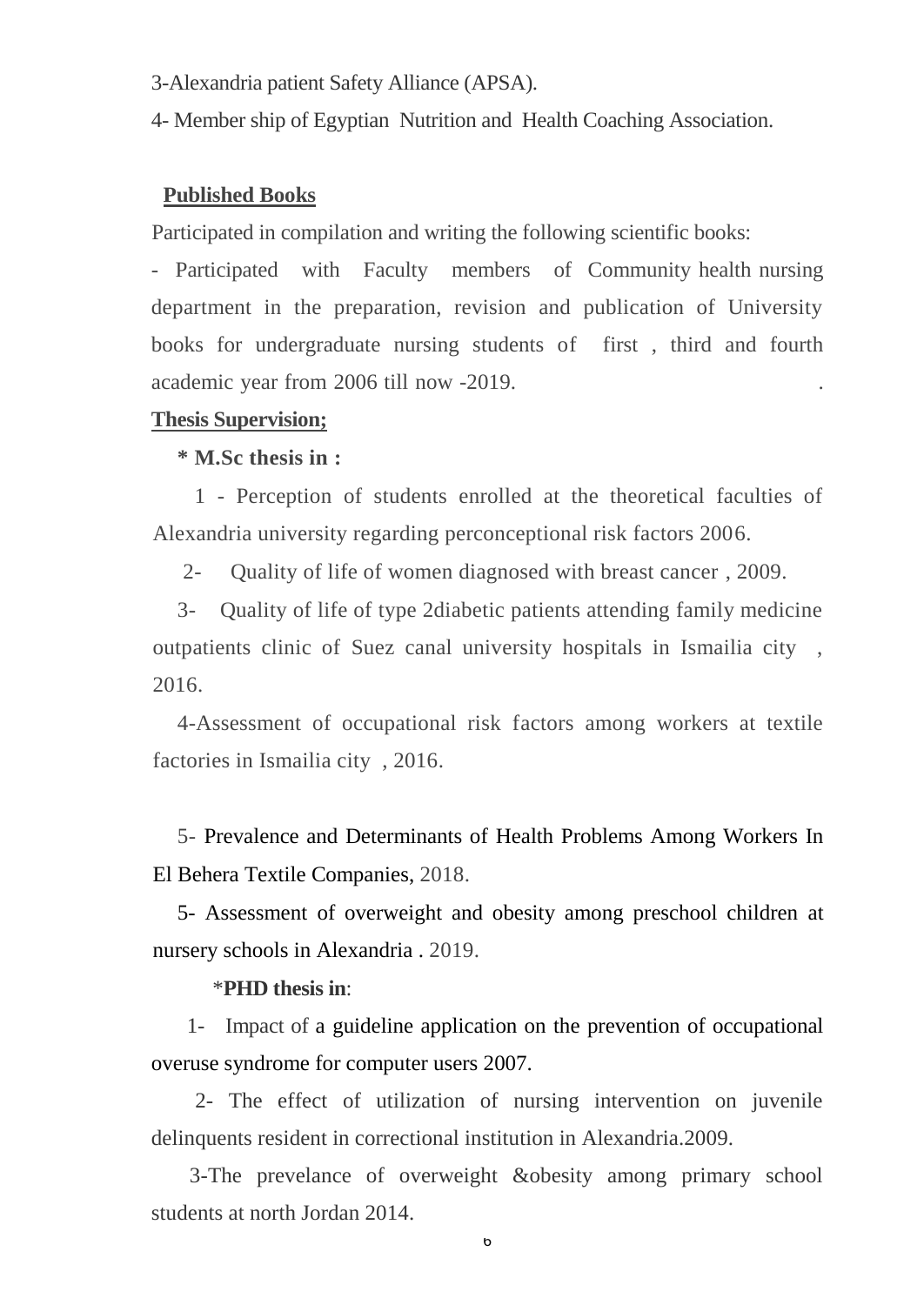4- The effect of training program of disaster management on the performance of teachers at Dara Syria 2018 .

## **Curriculum development**

- Participated with faculty members of Community health nursing department in the development and description of first, third and fourth year community courses for undergraduate Nursing students.2006----- 2011-2019
- Participated with faculty members of Community health nursing department in the development and description of environmental health, epidemiology, courses for undergraduate Nursing students 2005------2019

## **Training Workshops :**

- Participated in implementing the family practice nurses training programs July 26- August 2003 in Suez governorate
- Participated in implementing the family practice nurses training programs 26 August - sep. 2004 in Mina governorate.
- participated in the following training programs for Egyptian nurses in Suzanne Mubarak center for women development in Alexandria:

\*Safe motherhood (January 2008)

\*Nutritional needs of women (March 2008)

\*Safe motherhood for African Nurses (2009)

\*Safe motherhood for Afghanistan Nurses (2010)

- participated in the following training programs for African nurses in Suzanne Mubarak center for women development in Alexandria about safe motherhood (26/10- 7/11/2010)
- participated in training program for school nurses in the school health insurance in Alexandria ( for 3 groups) August 2008.
- Participated in the training programs for Egyptian nurses organized by the ministry of health about (safety) in Cairo the National Institute for training at January and February 2009.
- Participated in the workshop of ' Application of National Academic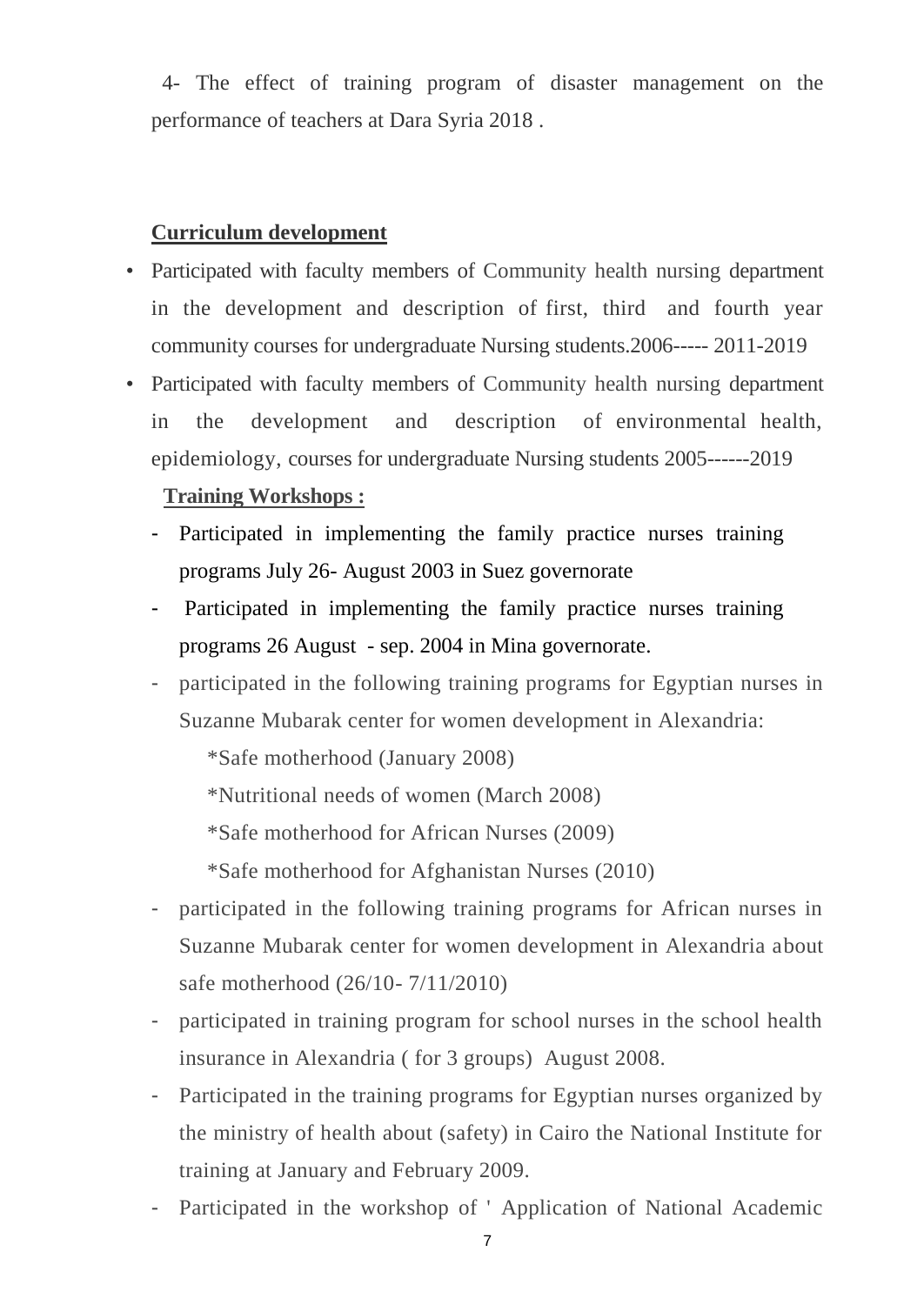Reference Standards (NARS) at the faculty of Nursing University of Alexandria on the  $5<sup>th</sup>$  of March 2009.

- Participated in the training workshop about:" Educational strategies in skill lab" 14<sup>th</sup> February 2010.

-Participated in the training workshop (TOT) about "Development of تقديم leadership skills of nurses" march12-23-2011 at Aswan governorate. عمل ورش عمل و ندوات لطالبات المرحلة الابتدائية بالادارة العامه للمعاهد الأزهرية منطقة  $1016$  الإسكندرية الأزهرية بتاريخ: 5-6 -3 مارس

- المشاركة فى دورة تلوث البيئة وآثاره الصحية الموجهة الى هيئة التمريض بمستشفيات جامعة األسكندرية والقاء محاضرة بتاريخ: 21 أكتوبر 2015 بعنوان : " التوعية بمشكالت البيئة الصحية والسلوكيات الخطرة ومحاضرة بعنوان تلوث البيئة وأثره فى الإصابة بالأمر اض بمركز الاسكندر بة الاقليمى لصحة وتنمية المر أة".
- المشاركة فى ورشة تطوير الأداء المهمنى لأعضاء هيئة التدريس والتى نظمتها كلية العلوم التربوية بتاريخ 20 أكتوبر 2014 بعنوان " التطوير المهنى ألعضاء هيئة التدريس متطلب أساسى من متطلبات الجودة" والتي شملت المحاور الأتبة:
	- اعداد أدوات التقويم وتطويرها
	- التنمية المهنية وجودة التعليم الجامعى
		- الخطة الدراسية
		- الفاعلية الذاتية الأكاديمية

### **Shared in organizing the following**:

-The first scientific meeting of the community health nursing department "family home care" November 2008.

-The First Scientific International Conference "health services between academic and field practice" April 2007 the Association of Faculties of Nursing Graduates.

-The 9<sup>th</sup> International Scientific Nursing Conference "Accreditation and Nursing" November 2007 Faculty of Nursing, Alexandria University.

- The 10<sup>th</sup> International Scientific Nursing Conference "Quality care nursing" November 2008 Faculty of Nursing, Alexandria University.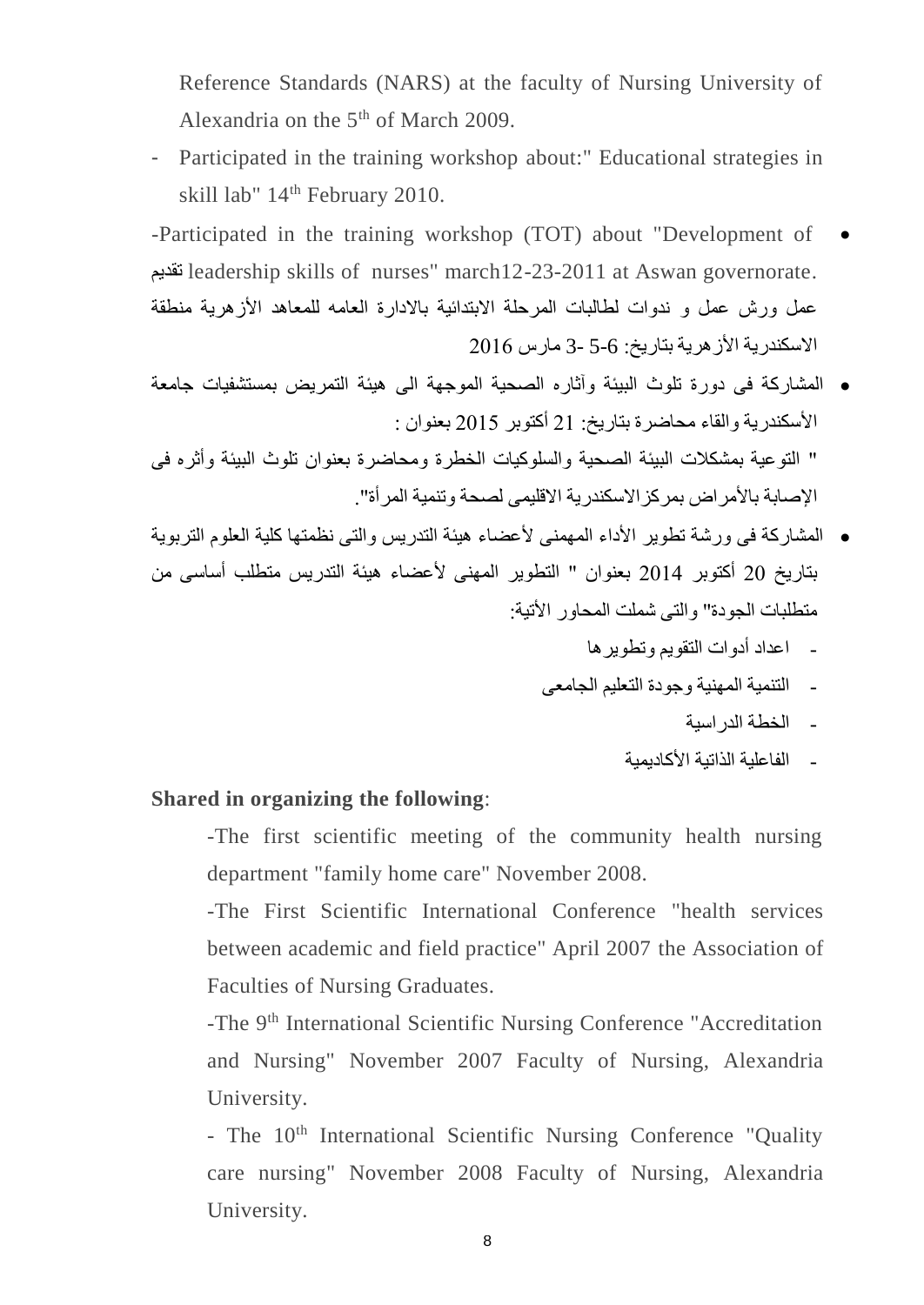-The 12<sup>th</sup> International Scientific Nursing Conference "Accredited higher education institutions: challenges & strategies" 15-16 May 2013 Faculty of Nursing, Alexandria University.

- The training workshop of "Curriculum Development" held at the Faculty of Nursing, Alexandria University on 18-19<sup>th</sup> June 2008.

- The training workshop of "Using Electronic Program for credit hours system" held at the Faculty of Nursing, Alexandria University on 23-24<sup>th</sup> August 2008.

- The training workshop of " preparing and writing examination questions" held at the faculty of nursing Alexandria University on 25,26<sup>th</sup> August 2008.

The 9th International Scientific Nursing Conference "Accreditation and Nursing" November 2007 Faculty of Nursing, Alexandria University.

## **Attended the following :**

- The Congress on Women's Health Issues "Women Toward A Better Quality Life", Alexandria, Egypt. Jun, 1998.
- The seventh International Nursing conference on "Toward the Advancement of the nursing profession in the third millennium", Faculty of Nursing, Alexandria University, Egypt. November 2000.
- The 9<sup>th</sup> International Touring Education Workshop on The basic principles in education methodology for diabetes educators organized by The International Diabetes Federation (IDF) East Mediterranean and Middle East Region (EMME) Workshop on Professional Educational Methodology in Diabetes, August 2008.
- Workshop about Developing Academic Reference Standards for undergraduate nursing education program in the Faculty of nursing-Alexandria University-2008.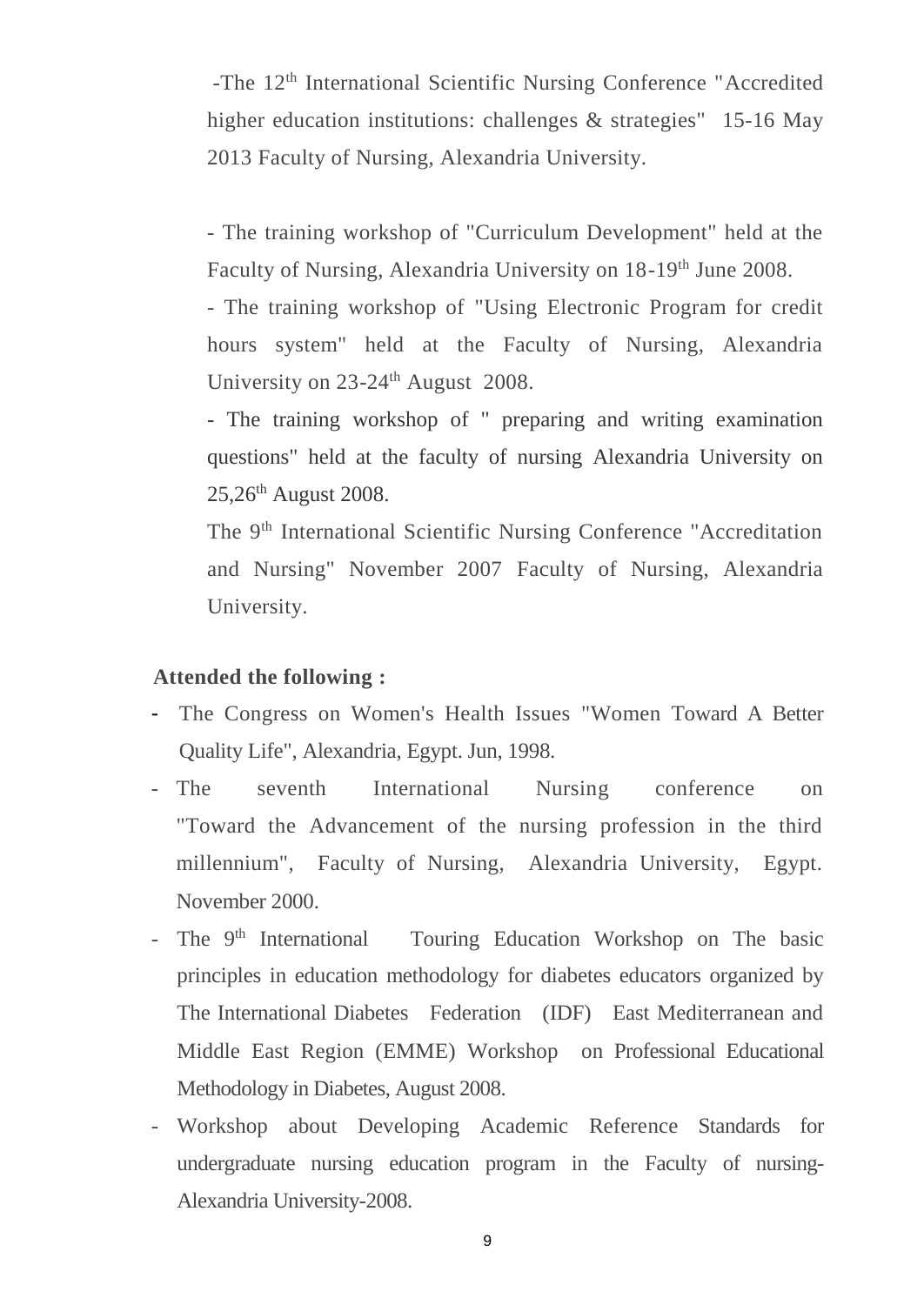- Attended a different programs related to Faculty and Leadership Development Project- Ministry of Higher Education-HEEP, 2009 -2010:
- 1. Professional ethics
- 2. Effective presentation
- 3. Scientific Research methodologies
- 4. Decision making and problem solving
- 5. Teaching with Technology
- Attended the workshop about Team Building 22<sup>nd</sup> February 2007 in the Faculty of Nursing, Alexandria University.
- Attended the workshop about Educational Environment on 7/11/2005 in the Faculty of Nursing, Alexandria University 2005.
- Attended workshop about using scanner in electronic scoring exam in the faculty of nursing 19/4/2008.
- Attended the annual scientific meeting of the psychiatric nursing and mental health department under the theme of "Issues and Trends in psychiatric nursing" April 5th 2008.
- Attended the 1<sup>st</sup> Annual scientific meeting of Nursing Administration department faculty of nursing Alexandria University 2007.
- Attended the 2nd Annual scientific meeting of Nursing Administration department faculty of nursing Alexandria University 2008.
- Attended The training workshop organized by the national authority for quality assurance and accreditation of education, 1<sup>st</sup> July 2009
- Attended workshop in using unified computerized system for Alexandria university 15,16/2/2010.
- Attended the training workshop about "course evaluation and student clinical examination" in the Faculty of Nursing, Alexandria University on 30<sup>th</sup> June 2011.
- Attended the training workshops of 'Evidence based practice in nursing" in the Faculty of Nursing, Alexandria University7,8<sup>th</sup> February 2012.
	- Attended the 4<sup>th</sup> Annual scientific meeting of Obstetric and Gynecologic Nursing department faculty of nursing Alexandria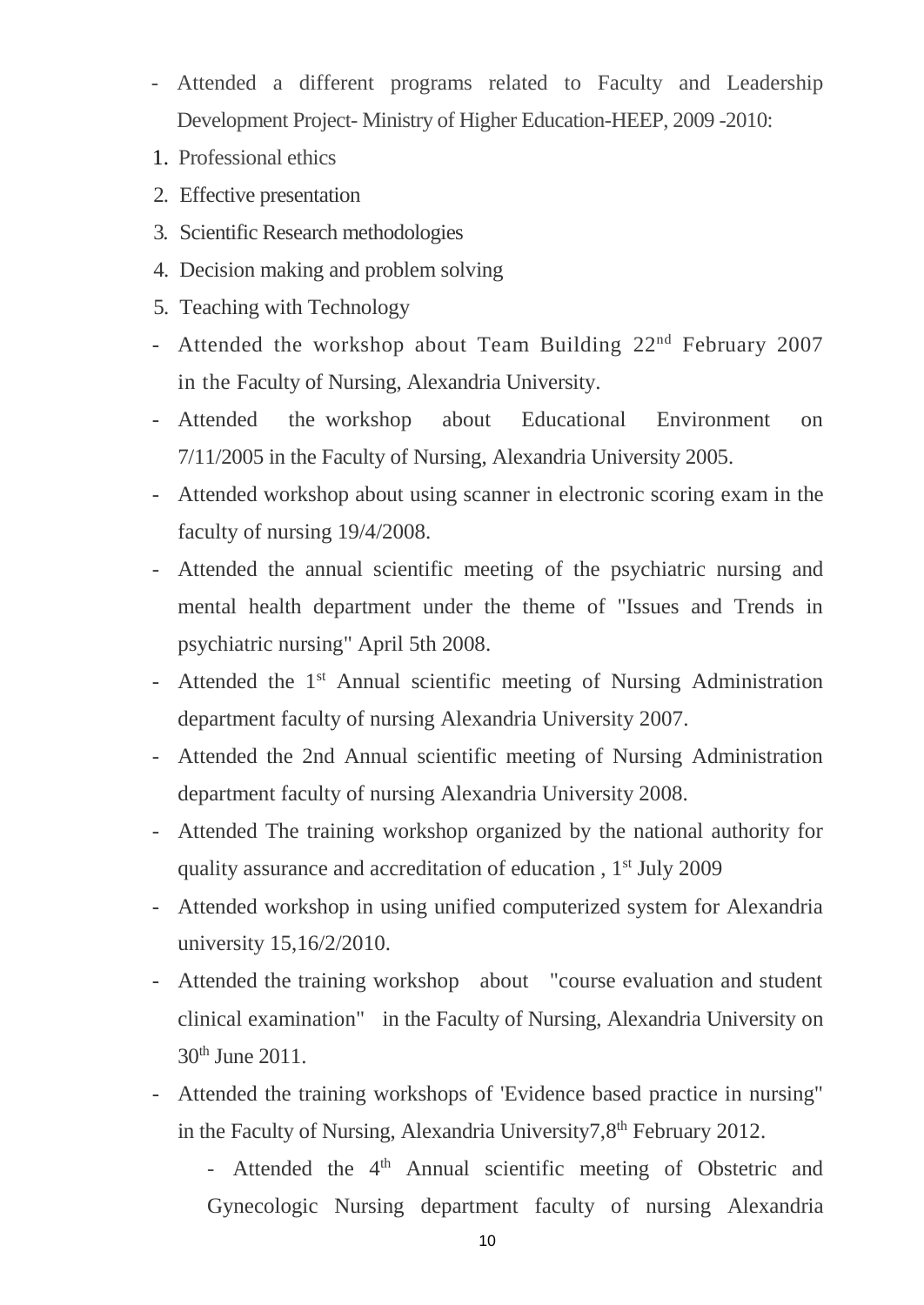University 5<sup>th</sup> April 2013.

- Attended the "17<sup>th</sup> Annual International Congress of Egyptian Society of Endocrinology & Obesity" Alexandria- November 8-6 2013

- Attended the "18<sup>th</sup> Annual Scientific Conference of the Egyptian Association of Endocrinology, Diabetes & Atherosclerosis" May15- 16 . 2013

- Attended the  $12<sup>th</sup>$  international Conference of faculty of Nursing Alexandria University. "Accredited Higher Education Institutions: Challenges & Strategies" 2013

- Attended the first scientific conference of normal delivery at

Alexandria international center for women health & development

Alexandria

- "Natural childbirth is a woman's right" 16 October 2014.
- Attended the 10<sup>th</sup> Annual scientific meeting of Pediatric Nursing department faculty of nursing Porsaid University .

"Celebrating the past, embracing the future"12 November2015

- Attended the 5<sup>th</sup> Annual scientific meeting of faculty of nursing Israa University in Jordan:"Nursing workforce in Jordan: Trends and challenges in supply and education" 5 May 2015
- The International Scientific Nursing Conference of faculty of nursing ,university of Alexandria with collaboration of Sudan Linnaeus university "" Infection Control & Personal Hygiene & Practice"4-5 January 2016
- Attended the 3<sup>rd</sup> Annual scientific meeting of Pediatric Nursing department faculty of nursing Alexandria University 29<sup>th</sup> April 2017.
- Attended the 3<sup>rd</sup> international conference of High Institute of Public health, Alexandria University 19<sup>th</sup> -20 Jan 2018.
- Attended a different programs related to Faculty and Leadership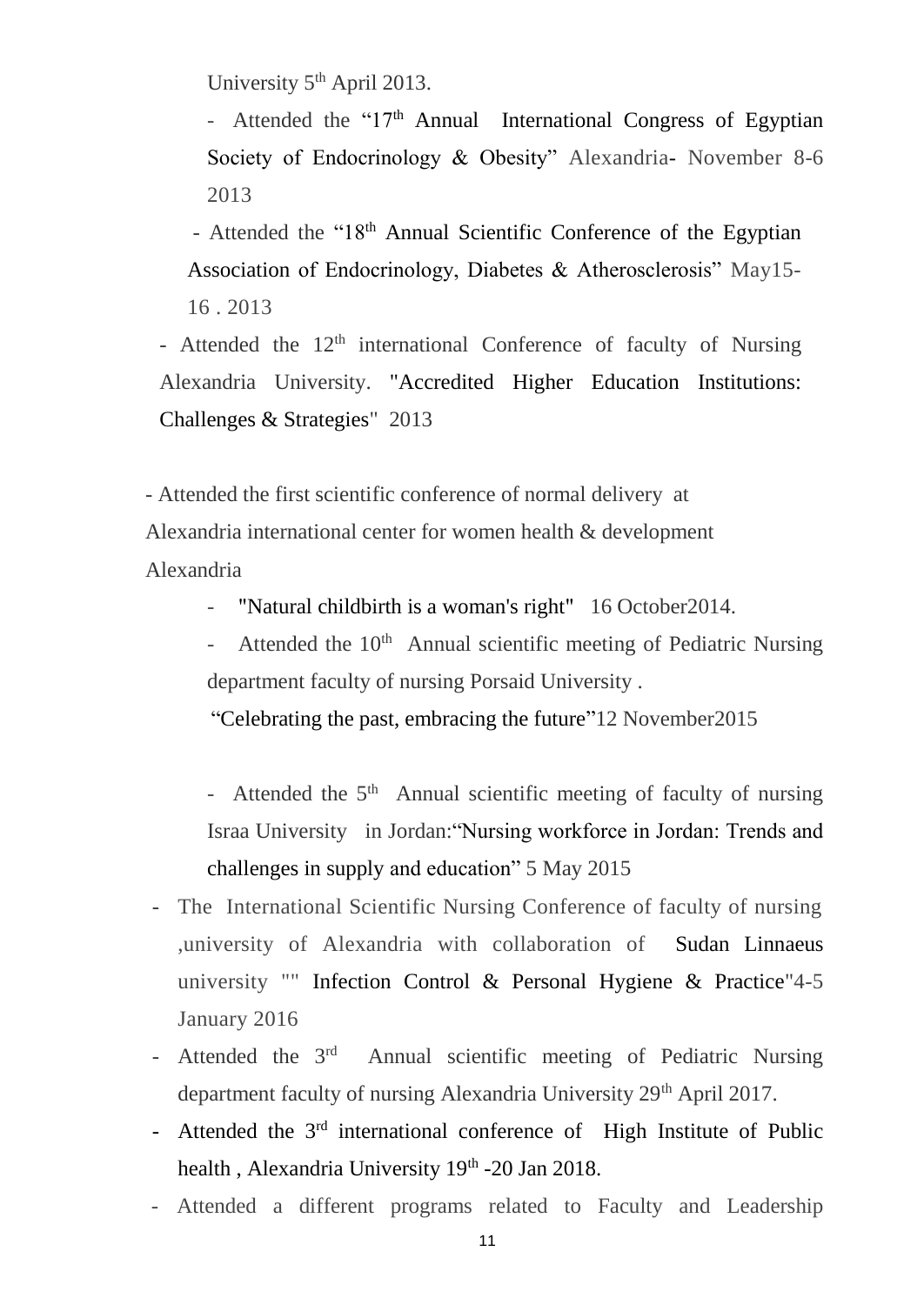Development Project FLDC at university of Alexandria :

- 1- Research methodology and scientific writing workshop . June 2016.
- 2 " University Laws and Regulations 10-9 August 2017 3- university " 23-22 May2017.
	- 4- "Designing and developing the digital content 9-10 June 2017
- Attended the  $6<sup>th</sup>$  Annual scientific meeting of Obstetric and Gynecologic Nursing department faculty of nursing Alexandria University 5<sup>th</sup> March 2017

- The 14<sup>th</sup> International Scientific Nursing Conference with collaboration of Kennesaw university Faculty of Nursing, Alexandria University:

"Nursing Role in Leading and Advancing the Global Health "10-11 December 2017

- Attended the  $4<sup>th</sup>$  Annual scientific meeting of community health Nursing department faculty of nursing Alexandria University

"Adolescence: the Road to the Future " .28<sup>th</sup> November 2017.

- Attended the  $5<sup>th</sup>$  Annual scientific meeting of Obstetric and Gynecological health Nursing department faculty of nursing Alexandria University:

"Non-communicable Diseases: An Emerging Global Health Crisis"16 November 2017

- Attended the 10<sup>th</sup> Annual scientific meeting of Pediatric Nursing department faculty of nursing Alexandria University.

"Road map towards better children's health"<sup>19th</sup> April 2017

- Attended the 3<sup>rd</sup> Annual scientific meeting of Pediatric Nursing department faculty of nursing Alexandria University 29<sup>th</sup> April 2017.
- Attended the 3<sup>rd</sup> international conference of High Institute of Public health, Alexandria University 19<sup>th</sup> -20 Jan 2018.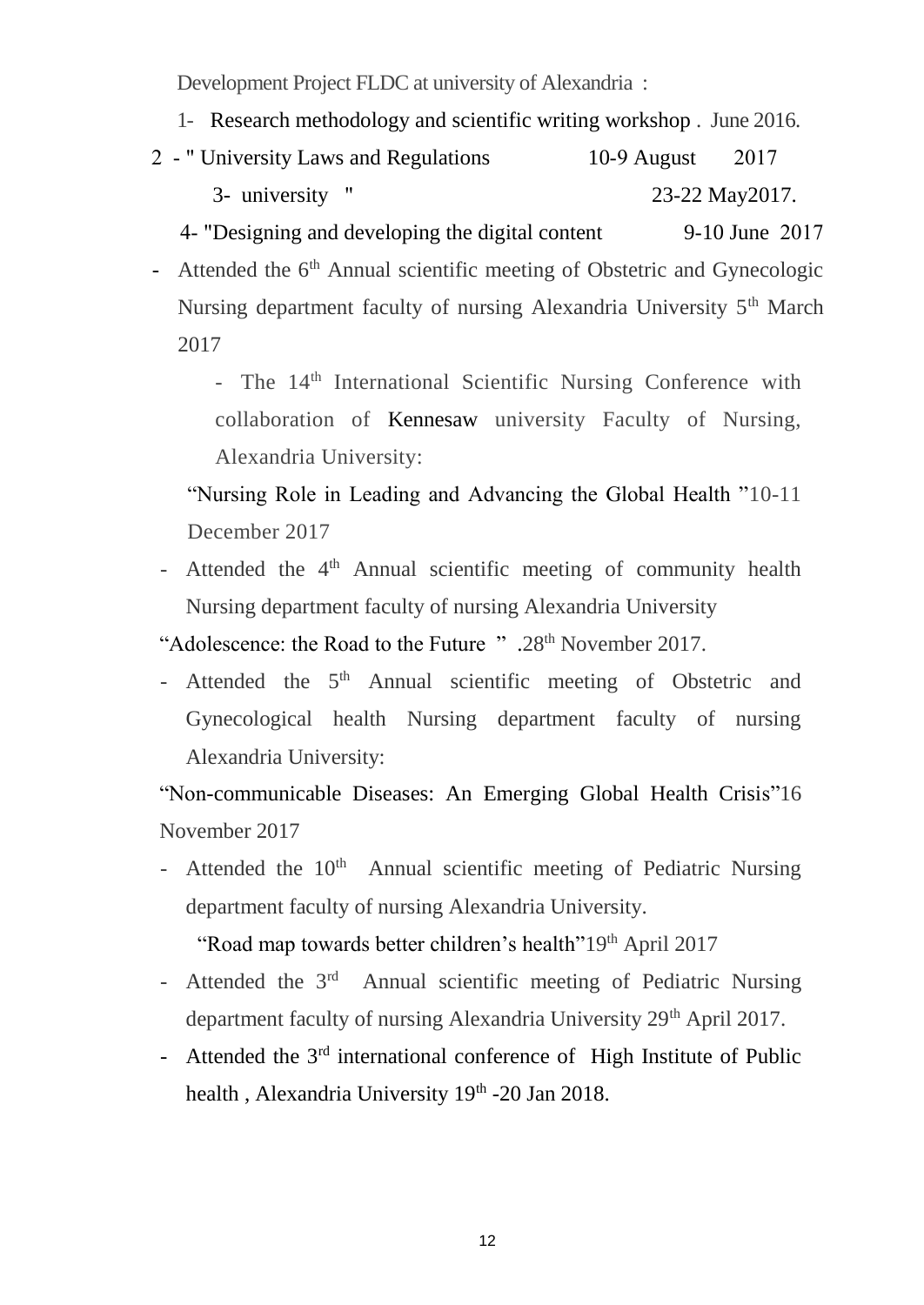### **Other activities**

**-Membership in the following Committees at Faculty of Nursing, Alexandria University since 2005 till now:** 

- Library committee.

- Laboratory committee.

- Quality assurance unit.

- Student academic counselor.

-Academic Coordinator for fourth year students for community health nursing curse .

--Academic Coordinator for fourth year students for epidemiology .

## **Researches Publication;**

1- Moushera el genady . Amina ,a" Assessment of Intgumentery System Of Elderly Residents Of Geriatric Homes In Alexandria ". Alexandria Journal of Nursing , 2000 ; 14(1):31-9.

2- Amina .A., Hanaa .S. &Wageda , A . Depression among Residents of Elderly Homes in Jordan. At 5th Annual Scientific Conference of faculty of Nursing Zagazig University. 2009 .

3- Amina .A.,Enas ,Mohamed. Relation between maternal weight gain during pregnancy & anthropometric measurements of newborns" Alexandria Journal of Nursing ;2010

4- Amina Ahmed& Ahmed Samir Abou -donia; Contributing factors of iron deficiency anemia among children under two years attending family health centers in Alexandria. Life Science Journal 2011;8(4).

5- Amina Ahmed& Houaida anas ;Learning Styles of Community Health Nursing Students at Faculty of Nursing and Technical Institute of Nursing in Alexandria. New York Science Journal 2012;5(4) .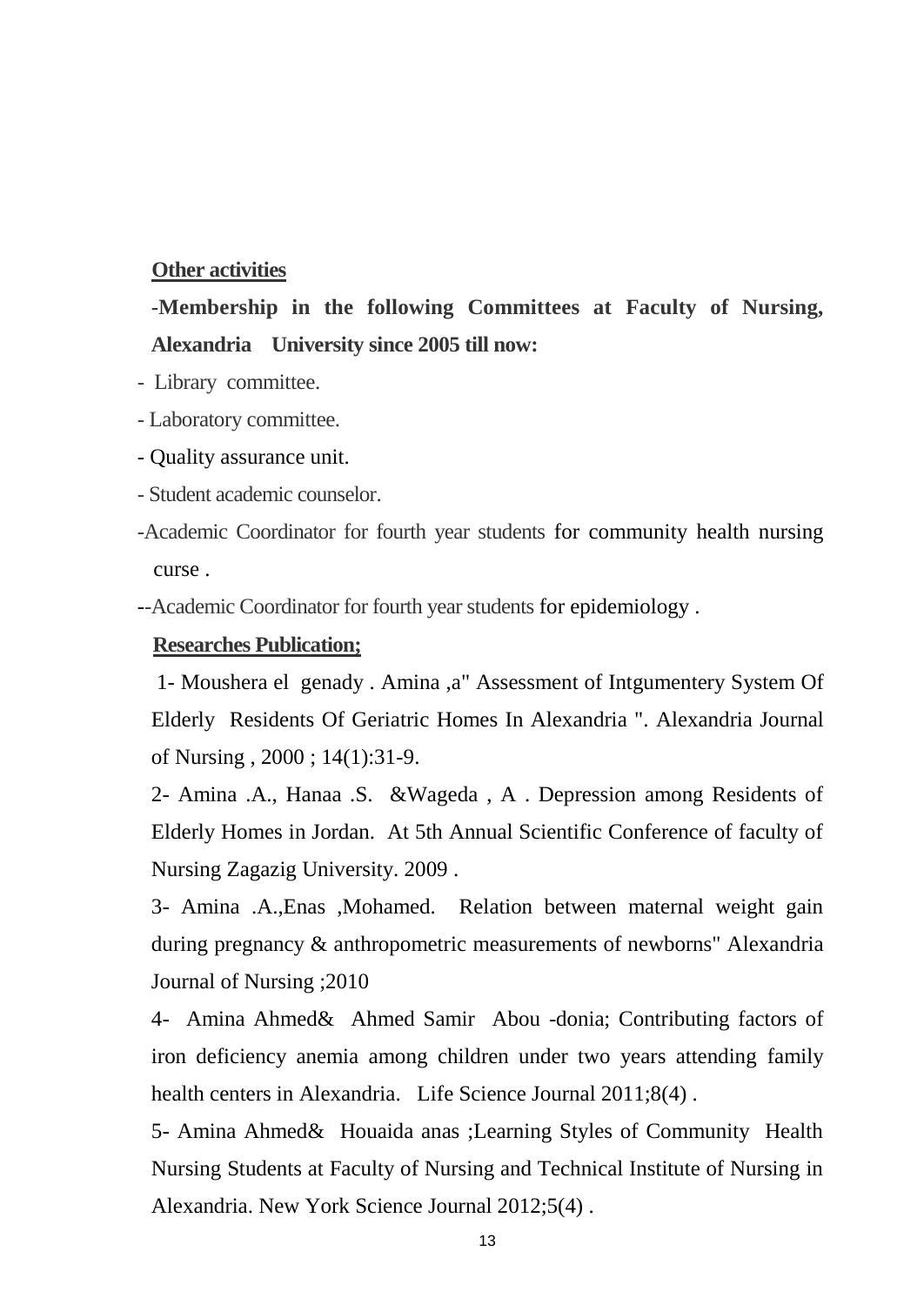6- Amina Ahmed& & Houaida anas ; Knowledge and Attitude of African Nurses Toward Emergency Contraception. At 8th Annual international Scientific Conference at University of Medical Science & Technology Khartoum Sudan : December 20….22 …2012 .

7- Amina Ahmed, Zakia Toma&Naglaa Kamel: Impact of Guideline Application On Prevention Of Occupational overuse Syndrome for Computer Users Journal of American Science. 2012;8(x) .

8- Faten Fikry ,Amina Ahmed& Rasha Abed ElHakim; The effect of Cognitive Behaviors Therapy on Behaviors of Juvenile Delinquents Resident in Correctional Institutions in Alexandria . Journal of American Science. 2012;8(x).

9- Amina Ahmed& Hanan hoseny Determinants Of Overweight &Obesity Among Femle Preparatory Schools Adolescents in Alexandria. The 4<sup>th</sup> annual International Public Health Conference '',New Paradigm in Public Health Nutrition :Towards Competent Policy and Practices , '' University of Kebangasaan , Kuala Lumpur , Malaysia ` 27-28 October 2014 .

10- Amina Ahmed& Hanan hoseny Relation between Community Violence Exposure and Mental Health Problems Among Male Adolescents in Alexandria. Alexandria Scientific Nursing Journal, July ,2015 .

11- Amina Ahmed& Nevien rizk , Awareness of Adolescent Student Regarding Prenatal Risk Factors American Journal of Nursing Research ., 2015; *3( 1)*:21-28 .

12- Amina Ahmed & Shamaa s.: Prevalence and Determinants of Respiratory Problems Among Workers In El Behera Textile Companies, Assiut Scientic Nursing Journal, August , 2017; 5(11):1-14.

13- Zakia Toma ,Amina Ahmed , Alaa farouk &. Basem Abo-zeid , Effect of Implementing a Training Program On the Performance Of School Teachers Regarding Disaster Management in Al Malikeyeh –Syria. Journal International Organization of Scientific Research (IOSR). *July*,2018 (acceptance ).

14- Amina Ahmed& Neema yousef & Ahlam Mahmoed , Effect of

14